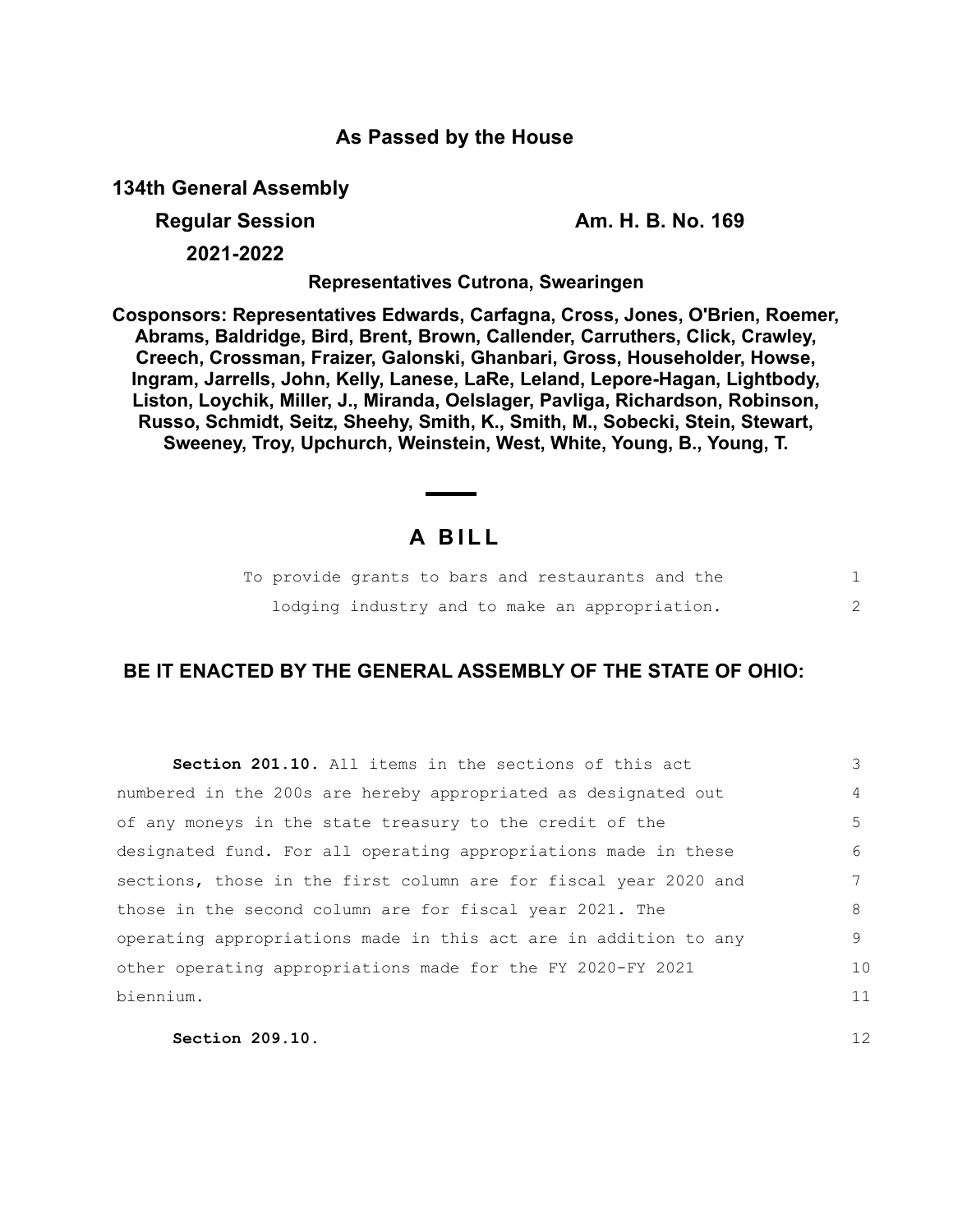|             | $\mathbf{1}$ | 2      | 3                                            | 4   | 5                   |
|-------------|--------------|--------|----------------------------------------------|-----|---------------------|
| Α           |              |        | DEV DEVELOPMENT SERVICES AGENCY              |     |                     |
| B           |              |        | Dedicated Purpose Fund Group                 |     |                     |
| C           | 5CV1         | 195561 | Bar and Restaurant<br>Assistance             |     | $$0$ $$100,000,000$ |
| $\mathbb D$ | 5CV1         | 195562 | Lodging Industry Grants                      | \$0 | \$25,000,000        |
| E           | 5CV1         | 195631 | Coronavirus Relief -<br>Small Business Grant | \$0 | \$10,000,000        |
| F           |              |        | TOTAL DPF Dedicated Purpose Fund Group       |     | $$0$ $$135,000,000$ |
| G           |              |        | TOTAL ALL BUDGET FUND GROUPS                 |     | $$0$ $$135,000,000$ |

#### BAR AND RESTAURANT ASSISTANCE

14

22

The foregoing appropriation item 195561, Bar and Restaurant Assistance, shall be used by the Development Services Agency to provide grants to bars and restaurants that have been impacted by the COVID-19 pandemic. Grants shall be awarded in amounts of \$10,000, \$20,000, and \$30,000 and shall be awarded based on factors such as demonstrated loss of revenue and the number of employees eligible bars and restaurants employ. 15 16 17 18 19 20 21

#### LODGING INDUSTRY GRANTS

The foregoing appropriation item 195562, Lodging Industry Grants, shall be used by the Development Services Agency to provide grants for lodging industry businesses impacted by the COVID-19 pandemic. Grants shall be awarded in amounts of 23 24 25 26

13